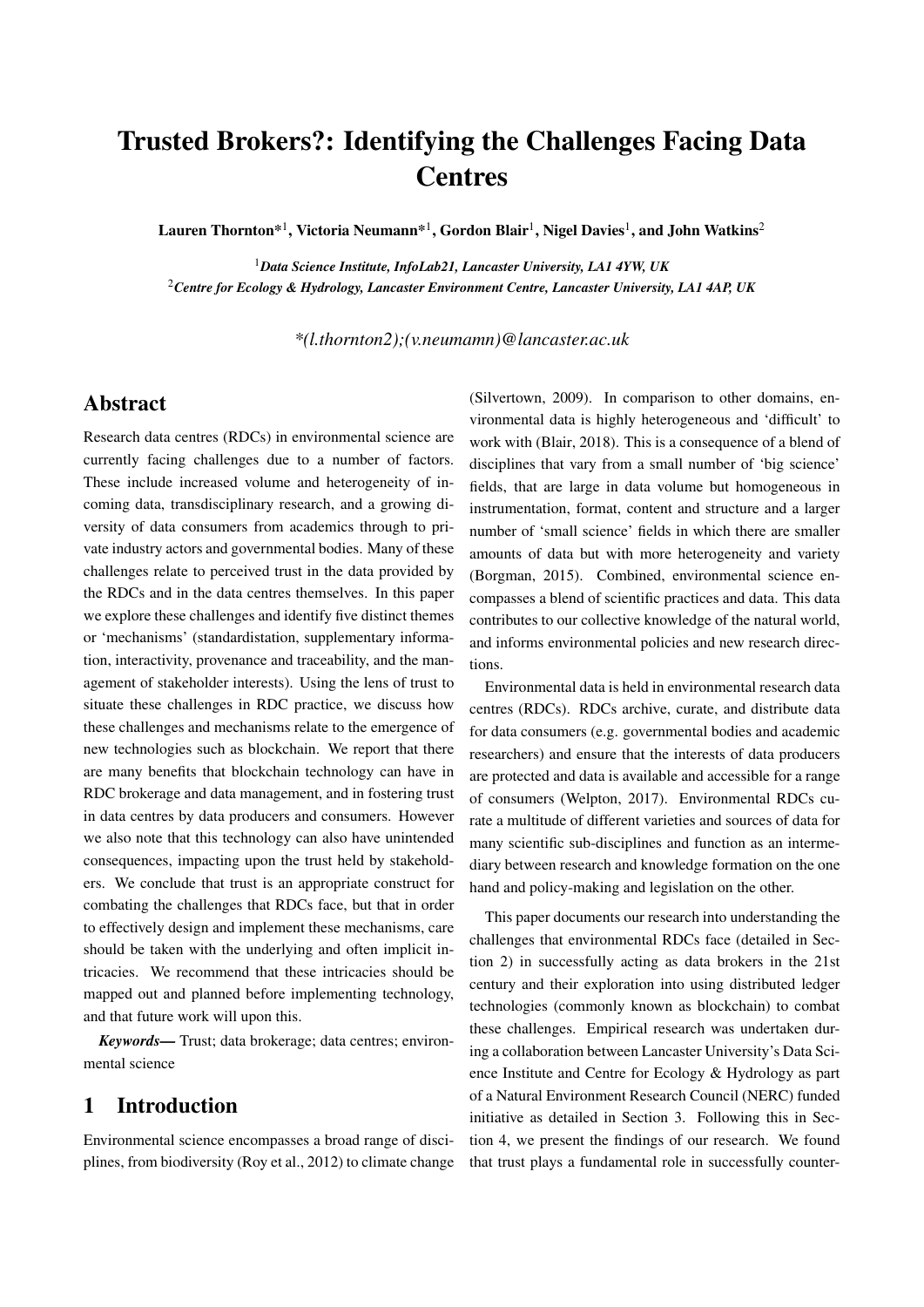ing challenges faced by RDCs and develop five actionable mechanisms for fostering trust. Finally, in Section 5 we discuss the implications of our findings and consider the implementation of these trust mechanisms.

## 2 Background

There are significant changes in the practice of science and data that have contributed towards a series of contemporary challenges for scientists, academics, private sector and legislators alike (Borgman, 2015). As an intermediary between different parties, these challenges also impact upon RDCs. These relate to cultural shifts underlying scientific research and data practices in recent years. As discussed above, the nature of environmental data is changing. Environmental data is heterogeneous and is becoming increasingly more so with the proliferation of new data sources, such as remote sensing, citizen science and real-time data collection through the Internet of Things (IoT). Partly as a result of this, and due to the growth of computational processing power, there has been an 'information explosion' furthering the complexity of data management and distribution (Allcock et al., 2002; Korth, 1997). Environmental RDCs are therefore facing challenges in their ability to successfully curate a wide and diverse range of data for a number of scientific disciplines.

Furthermore, RDCs also face increased pressure to provide a greater amount of detailed, reliable data to a wider audience. This stems from a change in the level of scrutiny of scientific knowledge (Guimarães Pereira, 2006). Data and published findings are no longer taken at face value and there is a demand for deeper understanding. To gain this understanding and contribute to knowledge creation, there is a desire for additional information and meta data. Alongside this, there is also a push towards transdisciplinary research (Borgman, 2015) and a tradition of open access in the environmental sciences (Edwards, 2010). Combined this leads to specific challenges. Environmental RDCs must not only curate increasing amounts of heterogeneous data for a wide range of scientific domains and audiences, but have different requirements for these audiences dependent on their familiarity within the scientific discipline of the consumed data. This is also compounded by the increasing importance of impact, value promotion, and the re-utilisation (Birch, 2016). As a result of this, innovative technology such as blockchain and smart contracts are potential tools to address some of these challenges (Neisse, 2017). In order to gain further insight, we adopt the lens of trust as a means to deal with increasing complexities in environmental data centres.

Trust is a necessary part of any human interaction and co-operation (Knowles et al., 2018). Trust is traditionally thought of as person-to-person trust, which is based upon an assessment of another's reliability to act in a one's best interest (Clark, 2014; Gambetta, 1988; Riegelsberger, 2005). With regards to the contemporary challenges highlighted above, trust is necessary as it is a functional mechanism to reduce social complexity (Luhmann, 2000). Based on the belief that systems bring with them complexity, there are more possibilities to react to than possible thus extending the limits of human cognition. Trust is an effective mechanism to reduce complexity. However in digital and technological spaces trust performs differently, new forms of technology disrupt the levels of information at our disposal and the cues we use to assess and determine trustworthiness (Erickson, 2000; Knowles, 2018; O'Neill, 2002).

To overcome these difficulties, mechanisms are required to foster trust (Knowles, 2016; Lee, 2004). This means that any mechanisms to reduce complexity and to foster trust must consider how trust functions online, whilst also taking into account the lack of trust in a variety of (new) data sources, by an increasing number of data consumers who do not have a pre-existing level of trust in RDCs, and also by data producers whose interests must be protected. The motivations for mechanisms to foster trust are fourfold: to foster trust in data, in data producers, in data consumers, and in data centres.

# 3 Methodology

At the beginning of our empirical research, NERC expressed an interest in potential innovations to improve data management and RDC service provision. On the basis of our research, we considered specific mechanisms in the form of blockchain as a vehicle for delivering trust. New distributed ledger technologies have the potential to support the key role of data management, but also regain and build trust through attributes like immutability and the incorporation of smart contracts.

Semi-structured interviews with a range of internal and external stakeholders related to NERC's five data centres were undertaken. The interviewees held senior positions and were affiliated to several of NERC's RDCs. These interviews were used to gain insight into the challenges facing data centres presently and when looking towards the future. Following this, a one-day workshop on RDCs and blockchain with a larger audience of stakeholders was conducted, which included participants from different research councils, employees of research data centres, and members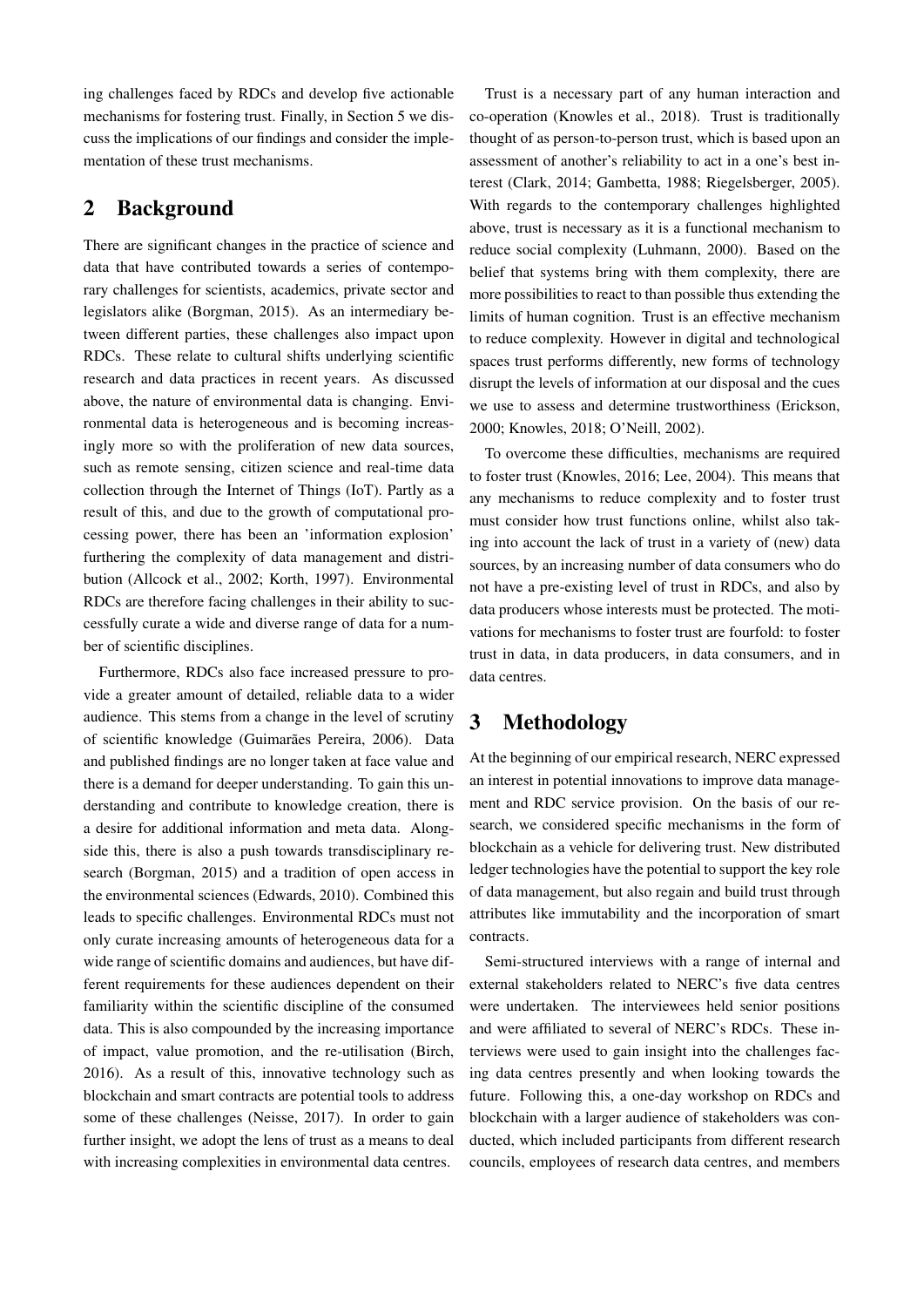of Lancaster University. At the workshop we presented our initial findings from the interviews and explored potential approaches to solving these challenges. We conducted ethnographic field work during the workshop, capturing the discussions, participants views, and outcomes of workshop tasks. This including taking field notes of discussions, Q&A sessions, presentations and short ad-hoc interviews with participants. In addition to this, we collected data arising from group tasks including post-it notes and flip chart papers. We examined the interview and workshop data and conducted a thematic analysis to identify patterns and overarching themes in our data. Combined, our empirical analysis contributes to the identification of key challenges faced by data centres as discussed in the next section. This is followed by a discussion on trust building mechanisms and the application of blockchain.

## 4 Findings

Our empirical research highlighted that many of the challenges environmental RDCs face are related to the evolving role of data brokerage as found in the literature, and the ways in which these challenges relate to the need for trust. As discussed, the increase in scrutiny of scientific knowledge, the transition to transdisciplinary research and open access data, and the changing nature of environmental data pose challenges for data centres. Following our empirical research, we analysed the results and have identified and categorised the opportunities to solve these challenges as mechanisms for fostering trust.

#### 4.1 Standardisation

Environmental science data is often heterogeneous and there are few if any existing standards for data formats, labelling and aggregation. Our research found that this was the case for the environmental RDCs we studied. The feedback we received found a consensus for approaching standardisation first, before moving on to other challenges:

"The main challenge is coming up with common vocabularies and nomenclatures that enable you to search across the data. [...] Then there's the issue of if you bring those data together in some aggregated dataset over the history of many decades, you will have brought together many datasets. There is then a standardisation issue about 'how did you bring that together?"

This is all the more important in the context of trust. Standards guarantee the objectivity of (positivist) scientific research insights and tangible results, as well as enabling reproducibility. Standards and continuity both reduce complexity and contribute towards trustworthiness (Clark, 2014; Knowles et al., 2015; Luhmann, 2000). Standardisationcould increase efficient data management for RDCs. The formalisation of standards also provides a foundation for a shared infrastructure (Borgman, 2015), therefore paving the way for the remaining challenges and mechanisms of trust. RDCs can play a role in the standardisation of methods and terminologies. However, this is time and labour intensive (Edwards, 2010). In this scenario, standardisation requires a conversation across scientific disciplines, including multiple stakeholders. In order for these standards to be implemented and accepted, data centres must be trusted by data producers and data consumers. Standard formats, terms, and methods for aggregation should foster trust by data consumers, in particular those from transdisciplinary backgrounds.

#### 4.2 Supplementary Information

Supplementary information, in the form of meta-data, unique identifiers, or rich narrative, was identified as another mechanism to foster trust. Dependent on the origin and processing techniques used, amongst other things, data can have biases, ambiguities, and inaccuracies and can therefore carry inherent uncertainty (Lukoianova, 2014). For scientists and other data consumers, supplementary information would allow them to understand the complexities and narratives behind the data. Likewise, for those working in policy, gaining an understanding of the complexities and values of data would enable them to handle the uncertainty within the science-policy interface processes more effectively (Guimarães Pereira, 2006). Our findings indicated this:

"Trust is an issue. I suppose if you step back from it, you would say it was a sensor, you bought it from a certain provider, it gets installed in a location and then it streams data to you, what is there to go wrong? You ought to trust it. In reality, they don't run perfectly. [...] So, the narrative that goes with that is going to be fairly critical."

In order to be able to trust the data, this supplementary information is necessary for certain audiences. Supplementary information will seek to foster trust in data by data consumers, enabling them to utilise data for their own purposes, be this academic research, commercial use, or for policymaking.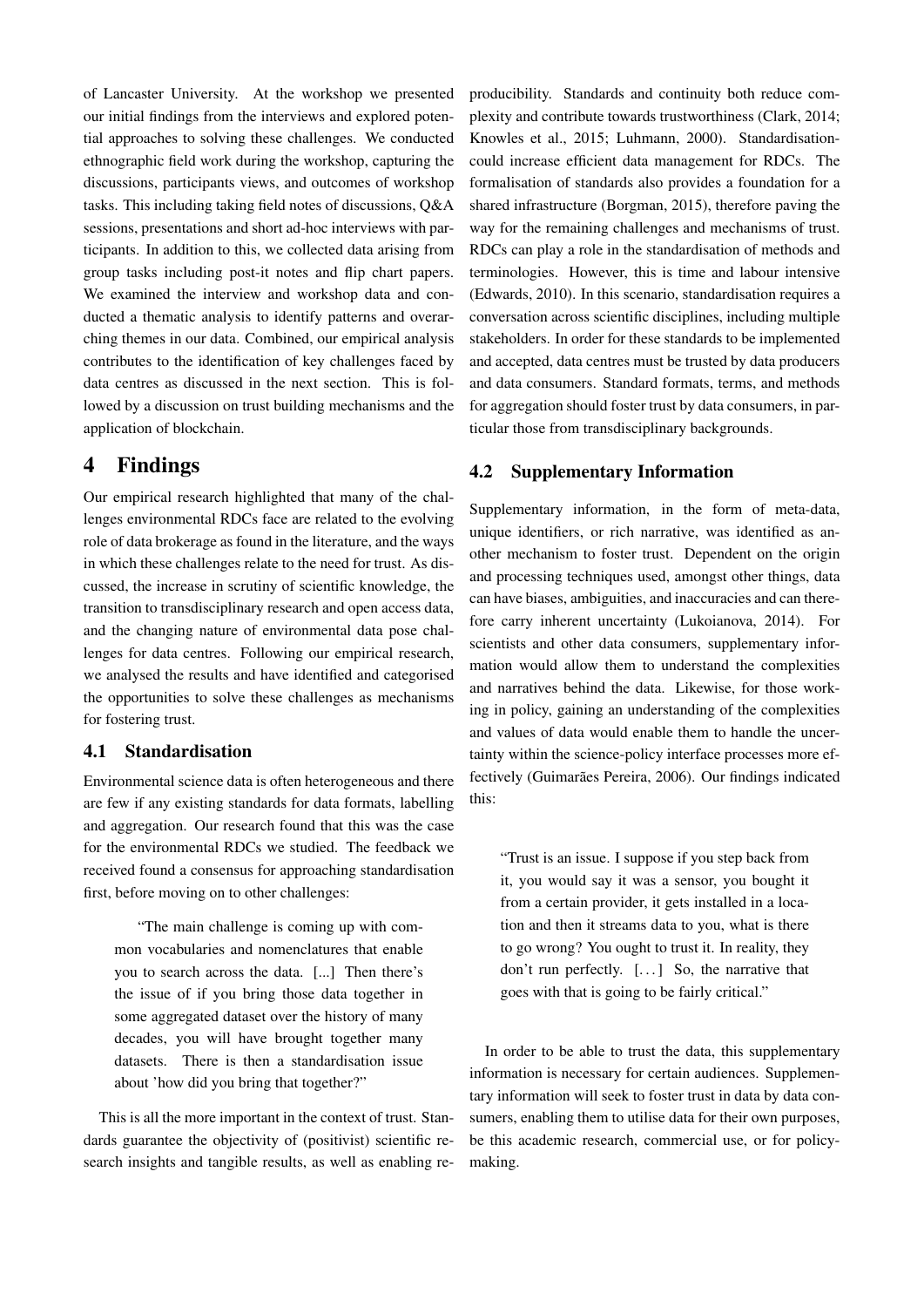#### 4.3 Interactivity

Our research found that interactivity is needed by some data consumers, reflecting the increase in the diversity of the audience. When we are unfamiliar with a situation and have no cues on which to base our trust, an exchange of words or questions asked allows us to begin to place trust (O'Neill, 2002). The development of interactive platforms would allow RDC service provision to evolve and accommodate differing user needs.

This notion of RDCs as service providers was discussed with participants who agreed that the ability to engage in a dialogue with data centres through an interface would be a welcome addition. For instance, a user could input their requirements and receive the relevant data held (or combination of) that may suit their needs. This would benefit users in terms of efficiency, reducing the time spent accessing several portals and manually searching for data. Given the lack of standardisation as discussed above, this may foster trust through ease of use and usefulness (Davis, 1989). Here trust would enable a reduction in complexity for consumers, but not a reduction in system complexity. Thus there is a tradeoff between increased workload in terms of infrastructure maintenance for RDCs on the on hand, and a mechanism fostering trust by data consumers, enabling a reduction in accessibility difficulties.

#### 4.4 Provenance and Traceability

The fourth mechanism identified was provenance and traceability of data, which participants saw as essential to foster trust. Participants argued for better systems to question and gain insight into the journey of data (Bates, 2016). A formal chain of data would enable users to question where the data has come from and identify any underlying factors that may affect any results derived. As trust in records is built upon evidence of authenticity and reliability, enabling provenance is key (Sexton et al., 2017). This formalisation of provenance and traceability would also foster trust by data producers in RDCs as brokers. We found that data producers can often be reticent when it comes to uploading data, for fear of this data being taken to produce potentially erroneous results by data users. Evidence of the propagation and distribution of data may foster trust as they can assess where data has gone to and be aware of its re-use allowing them to counter any unfolding issues. Further, in times of increased pressure to improve academic metrics, traceability would provide an additional feature to check how and by whom data was used.

#### 4.5 Management of Stakeholders Interests

Trends towards open data and collaborative production of knowledge have changed relationships among stakeholders and often contribute towards tensions between them (Borgman, 2015). Moreover, the different mechanisms for establishing or maintaining trust are often in competition with one another (Knowles, 2016). The final mechanism for fostering trust is therefore to manage stakeholders' interests appropriately ensuring that the mechanisms, data, and other stakeholders are trusted by other parties.

Provenance is one such mechanism where the impacts of implementation must be considered. Data producers submit their data to data centres, which is then accessed by data consumers. Data producers need to trust in the data centres to preserve their data as supplied, and to ensure that their interests are protected, for instance that their data will not be taken and used inappropriately (Borgman, 2015). Similarly many data consumers need to have trust in the data and consequently trust in the data centres as providers of this data. A mechanism for provenance/traceability would enable data producers to trace where their data has gone to, and would enable data consumers to see where the data has come from. However, this may be undesirable for certain industries who prioritise the protection of business interests and intellectual property. In this instance the formalisation of provenance may result in a paradox whereby greater data quality assurance and trust increases for some data consumers but there is a decrease of engagement and trust for others. This could be problematic for RDCs looking to build their reputation and strengthen their engagement with non-academic consumers, or to increase efficiency by turning data into assets (Birch, 2016). The formalisation of provenance is also potentially problematic as provenance information may be difficult to convey because different audiences have have different needs. This is just one example, but it is an illustration of the fact that any attempt to formalise provenance as a mechanism to foster trust must consider the impacts on various stakeholders.

## 5 Discussion

As shown in the aforementioned challenges, the need for trustworthiness is often invisible and implicit, and it is only when we specifically draw out the challenges that trust, or the lack thereof, becomes visible. When considering mechanisms to foster trust, we found that the multiplicity of stakeholders equates to a multiplicity of trusts. For instance, provenance was discussed with regards to the implications that this may have on specific sub-sections of the RDC con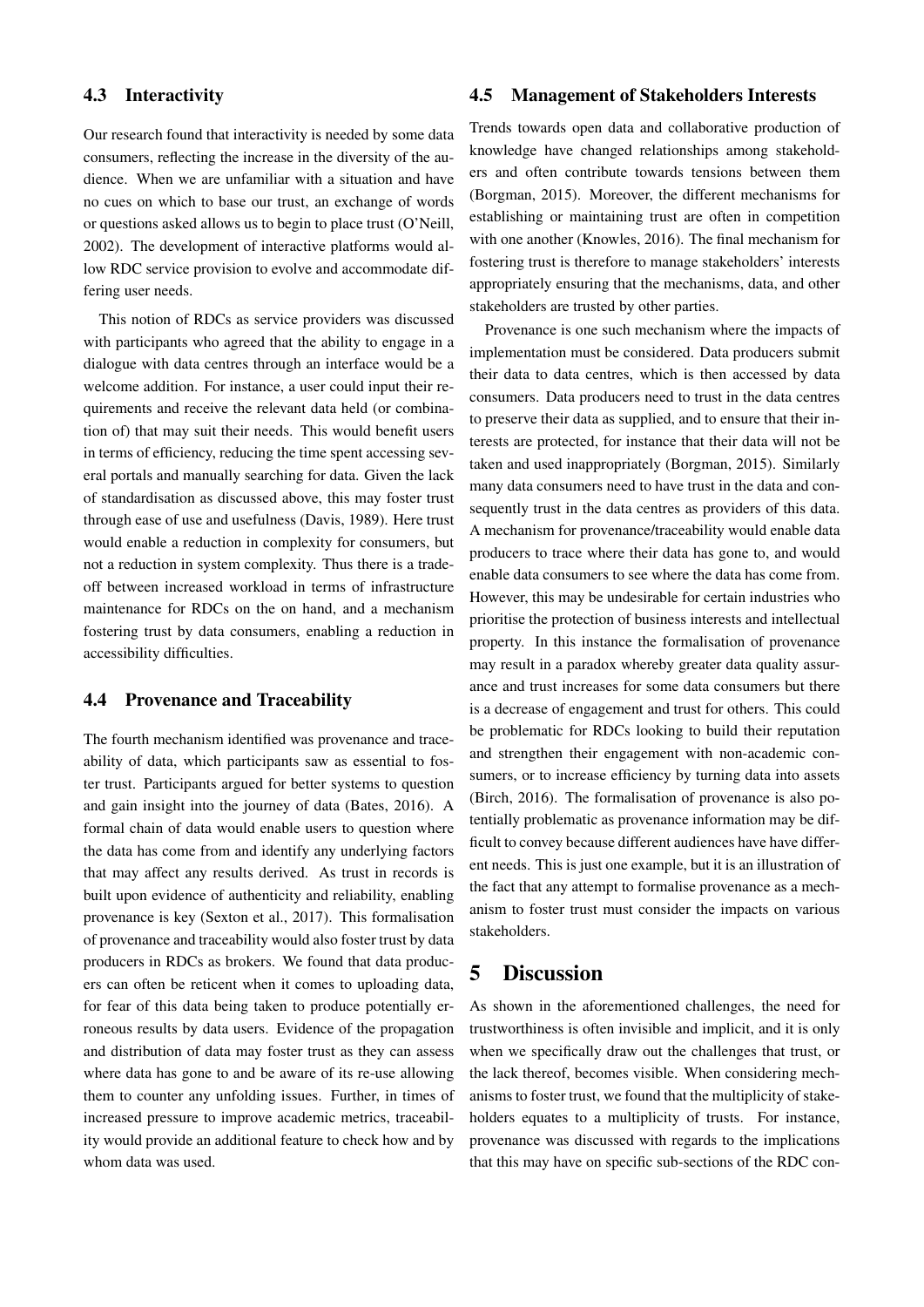sumer base. It is also the case that interactivity and supplementary information may not be required by all audiences. Whilst these mechanisms are important for those who are not familiar with environmental data, they may be relatively less useful for those who are experienced with it and may also add barriers to access, i.e. additional systems to navigate. Furthermore, with regards to supplementary information it may be difficult to encourage data producers to expend time on producing this additional information when they do not understand the benefits of it, i.e. if they are not data consumers and have not been in the situation of working with data from another field. Therefore, whilst these mechanisms may benefit certain types of data consumers they may not benefit all data consumer nor data producers and therefore this must be considered so as to not discourage the uploading of data or use of data centres.

With regards to trust, it is beneficial to consider the endto-end nature of trust: to think of trust in and by RDCs as a (non-block)chain. Distributed ledger technologies are interesting as their primary purpose is the formalisation of a chain of immutable transactions (Bhaskaran et al., 2018). This technology could be used to record data entering and exiting RDCs, solving the issue of provenance as well as the supplementary information through automatic enforcement of meta-data formats. However, the issue of traceability is complex. There is a maximum of a first level trace in blockchain. The data can be traced within the chain of transactions, but if it is shared outside the blockchain, traceability is not resolved.

In addition to this, new technology, e.g. smart contracts may be beneficial to the brokerage role of RDCs. Indeed, creating, maintaining and, in some cases repairing trust is an essential element of data centres' daily work. But this may not be easily solved by using novel technologies. It should not be understated that technology does not specifically increase automation in all its forms. These technologies, e.g. blockchain in particular, remain labour and time intensive and could significantly burden RDC employees. Mechanisms and technologies to foster trust were seen to be beneficial by participants to the extent that they did not drastically reduce the ability of data centres to fulfill their role. If these mechanisms do not fit with existing systems or are too complex to navigate, it may be difficult to encourage their acceptance and adoption (Knowles et al., 2015).

Finally, it is all too easy to focus on one specific challenge or mechanism to foster trust. Our findings illustrated that trust is required in data, data centres and data producers by data consumers; trust is vital in data centres and data consumers by data producers; and trust is needed in data producers, data consumers, and other data centres by data centres. This is complex, and it is for this very reason that we suggest these relationships and their intricacies must be mapped out prior to implementing mechanisms to foster trust. The next stage for this work will consider these interactions to a deeper extent, and will seek to conduct further research into the actualities of implementing mechanisms, e.g. to design and apply mechanisms to foster trust and how certain technologies can support those trust mechanisms.

## 6 Conclusion

In this paper, we looked into the changes in the role of RDCs over time and through a number of factors. When we empirically explored the challenges that environmental RDCs face we were able to identify five mechanisms relating to the nature of trust and intertwined in the practice of data storage, access and re-use. Trust needs to be considered when contemplating the application of novel technological approaches such as blockchain. Whilst blockchain is in many ways a suitable mechanism for fostering trust, e.g. smart contracts and immutability, in many ways it does not solve all of the challenges facing RDCs. What's more, application of this technology may also heavily impact on other mechanisms or stakeholders. The next stages of research are to conduct further work into the interactions of trust and the implementation of trust building mechanismsin real life applications rather than purely theoretical considerations.

We conclude that the challenges faced by data centres need more empirical exploration particularly around the creation and mechanisms of trust. There is no one-fits-all solution, and any implementation must consider the complexities we have detailed. Consequently, we need to discuss and formulate clear prioritisations regarding the role of data centres, espcially as they are a valuable infrastructure within the research-policy interface.

## Acknowledgements

This work was supported/funded by the EIDC "EnvChain" NERC Data Innovation funding award (February 2018) and the EPSRC NPIF DTP (Grant Number EP/R512564/1).

We would like to thank all interview and workshop participants for their time and valuable input.

## References

Allcock, B. et al. (2002). "Data management and transfer in high-performance computational grid environments". In: *Parallel Computing* 28.(5), pp. 749–771.